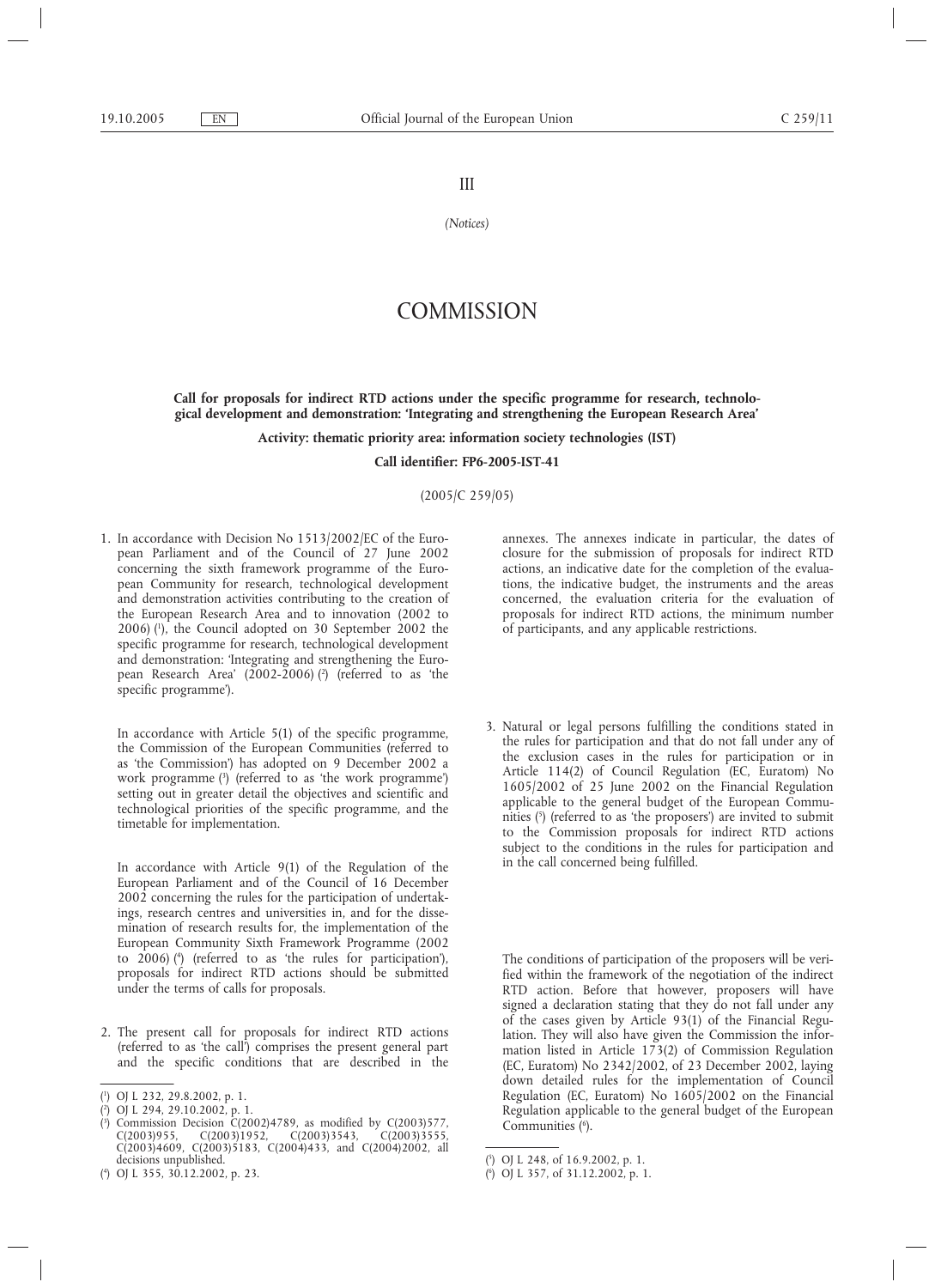The European Community has adopted an equal opportunities policy and, on this basis, women are particularly encouraged to either submit proposals for indirect RTD actions or participate in the submission of proposals for indirect RTD actions.

4. The Commission makes available to proposers guides for proposers relating to the call which contain information on the preparation and the submission of a proposal for an indirect RTD action. The Commission also makes available Guidelines on Proposal Evaluation and Selection Procedures (1). These guides and guidelines, as well as the work programme and other information relating to the call, can be obtained from the Commission via the following address:

European Commission The IST Information Desk Directorate General INFSO BU31 1/19 BE-1049 Brussels E-mail address: ist@cec.eu.int Internet address: www.cordis.lu/ist

5. Proposals for indirect RTD actions are invited to be submitted only as an electronic proposal via the web-based Electronic Proposal Submission System (EPSS (2 )). In exceptional cases, however, a coordinator may request permission from the Commission to submit on paper in advance of a call deadline. This should be done by writing to one of the following addresses:

European Commission The IST Information Desk Directorate General INFSO BU31 1/19 BE-1049 Brussels E-mail address: ist@cec.eu.int

The request must be accompanied by an explanation of why the exception is being sought. Proposers wishing to use paper submission take the responsibility for ensuring that such requests for exemption and the associated procedures are completed in time for them to meet the call deadline.

All proposals for indirect RTD actions must contain two parts: the forms (Part A) and the content (Part B).

Proposals for indirect RTD actions may be prepared off-line or on-line and submitted on-line. Part B of proposals for indirect RTD actions can only be submitted in PDF ('portable document format', compatible with Adobe Version 3 or higher with embedded fonts). Compressed ('zipped') files will be excluded.

The EPSS software tool (for off-line or on-line usage) is available via the Cordis website www.cordis.lu.

Proposals for indirect RTD actions that are submitted online and which are incomplete, illegible or contain viruses will be excluded.

Versions of proposals for indirect RTD actions submitted on a removable electronic storage medium (eg, CD-ROM, diskette), by email or by fax will be excluded.

Any proposal for indirect RTD actions that has been allowed to be submitted on paper and which is incomplete will be excluded.

Further details on the various proposal submission procedures are given in Annex J of the Guidelines on Proposal Evaluation and Selection Procedures.

6. Proposals for indirect RTD actions have to reach the Commission at the latest on the closure date and at the time specified in the call concerned. Proposals for indirect RTD actions arriving after this date and time will be excluded.

Proposals for indirect RTD actions not satisfying the conditions relating to the minimum number of participants indicated in the call concerned will be excluded.

This also applies regarding any additional eligibility criteria given in the work programme.

- 7. In the case of successive submissions of the same proposal for an indirect RTD action, the Commission will examine the last version received before the closure date and time specified in the call concerned.
- 8. If foreseen in the relevant call, proposals for indirect RTD actions could be evaluated in the framework of a future evaluation.
- 9. In all correspondence relating to a call (e.g. when requesting information, or submitting a proposal for an indirect RTD action), proposers are invited to cite the relevant call identifier.

<sup>(</sup> 1 ) C(2003)883 of 27/3/2003, as last modified by C(2004)1855 of 18.5.2004.

<sup>(</sup> 2 ) The EPSS is a tool to assist proposers to develop and submit their proposals electronically.